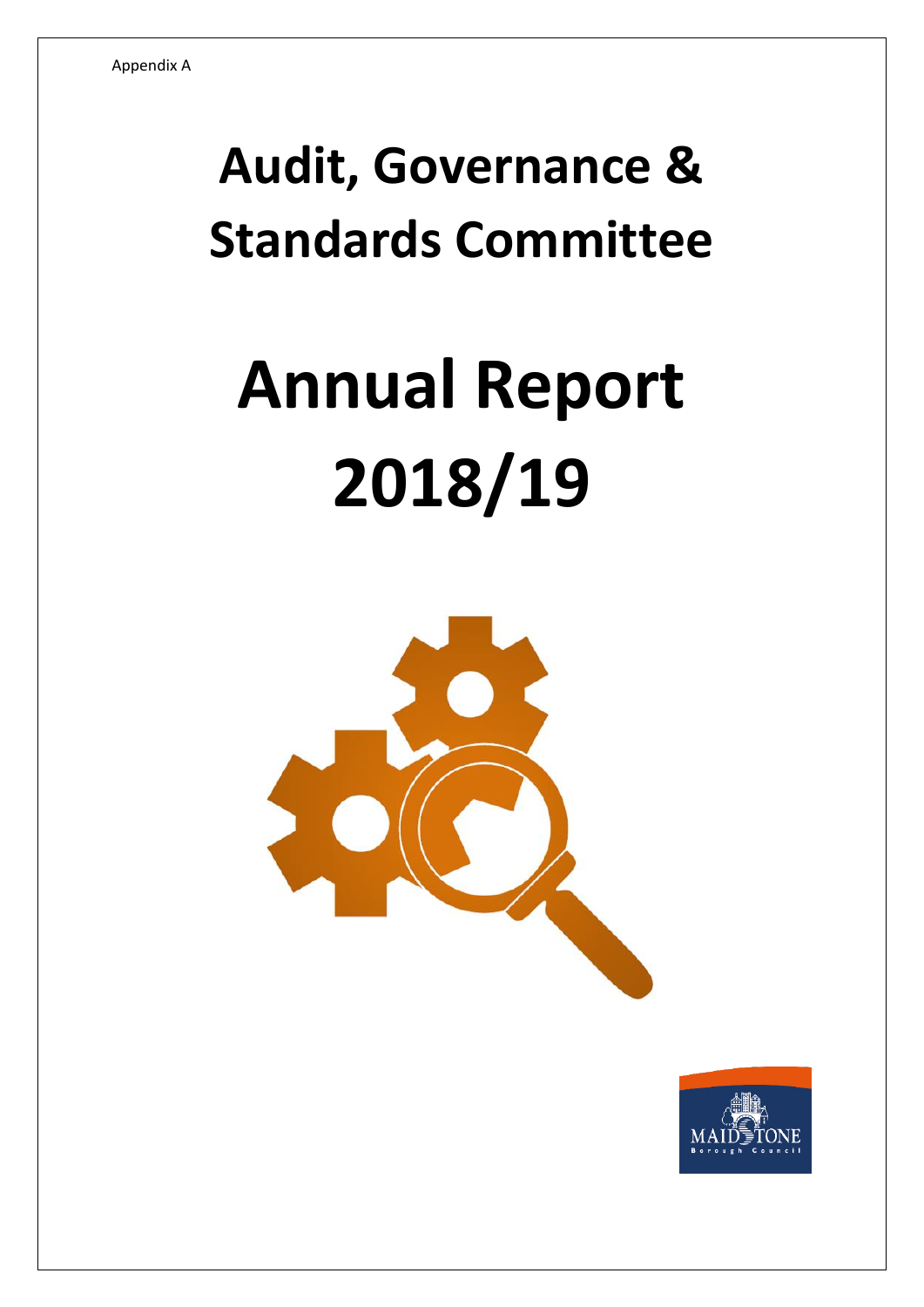#### **Introduction**

Maidstone Borough Council has always supported and understood the value and benefits of having an independent Audit Committee. The role of the committee was expanded in 2015 when the Council established the Audit, Governance and Standards (AGS) Committee. Its functions incorporate those undertaken by the former Audit Committee as well as some of the functions previously the responsibility of the Standards Committee.

The AGS Committee is an essential check on the corporate governance framework, providing an independent and high-level overview of internal control, governance and risk management for the Council.

The Committee monitors internal and external audit activity, reviews and comments on the effectiveness of the Council's regulatory framework and reviews and approves the Council's annual statements of accounts.

The Committee is independent from the Council's executive management and Service Committee functions and has clear reporting lines and rights of access to discharge its responsibilities in line with its Terms of Reference (Appendix I). This includes direct access to the Council's Appointed Auditor and Head of Audit Partnership without the presence of other officers where appropriate.

The Committee is not a substitute for the management function in relation to internal or external audit, risk management, governance, or any other review or assurance function. It is the Committee's role to examine these functions, and to offer views and recommendations on the way the management of these functions is conducted.

# **Statement of Purpose**

and Officer conduct within the Council.

Adopting and reviewing the Statement.

Independent assurance of the Management framework and the associated control environment.

Independent review of the extent that it affects the authority's exposure to risk and weakens the control environment.

*Constitution*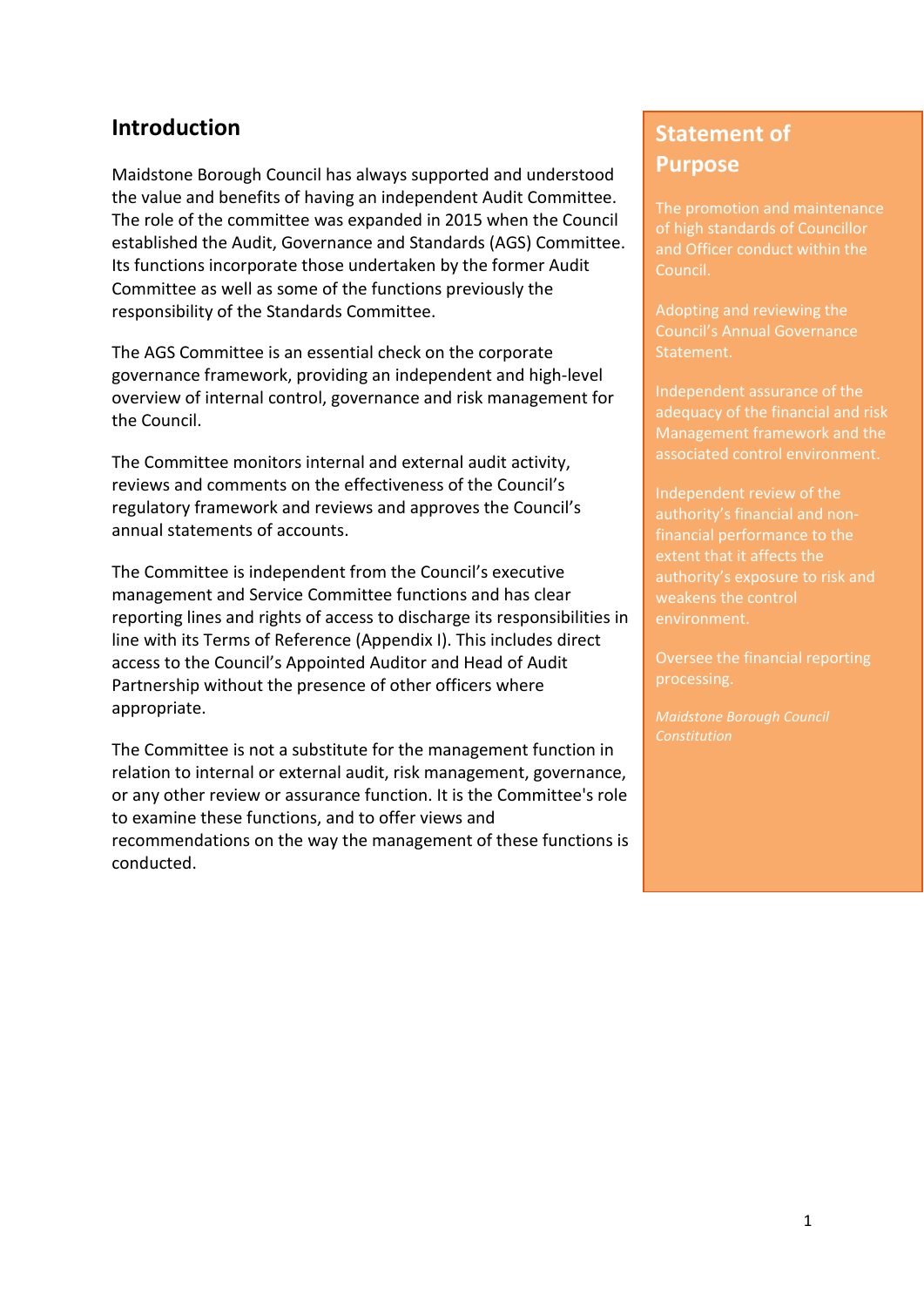## **Meetings & Attendance**

The Audit, Governance & Standards Committee met five times in 2018/19:

- 30 July 2018
- 17 September 2018
- 19 November 2018
- 14 January 2019
- 18 March 2019

On all occasions the Committee was well attended and able to fulfil its duties.

During 2018/19 the Audit, Governance and Standards Committee was comprised of 9 Borough Councillors and 2 non-voting Parish Councillors. The following Councillors were Members of the committee at various points during the year:

| <b>Members</b>           |                             |
|--------------------------|-----------------------------|
| Cllr McLoughlin (Chair)  | <b>Cllr Perry</b>           |
| Cllr Harvey (Vice-Chair) | Cllr Purle                  |
| <b>Cllr Bartlett</b>     | Cllr Webb                   |
| Cllr Cox                 | <b>Parish Cllr Coulling</b> |
| <b>Cllr Daley</b>        | Parish Cllr Titchener       |
| Cllr Garland             |                             |

The Audit, Governance & Standards Committee is supported by senior officers of the Council who are regularly present at meetings, including:

- Director of Finance & Business Improvement (Section 151)
- Head of Audit Partnership
- Head of Policy, Communications & Governance
- Legal Services

In addition, the Council's External Auditors (Grant Thornton) attended each meeting of the Audit Committee during 2018/19. All the Audit, Governance & Standards Committee agenda papers and minutes are available on the Council's **[website.](https://meetings.maidstone.gov.uk/ieListMeetings.aspx?CId=585&Year=0)**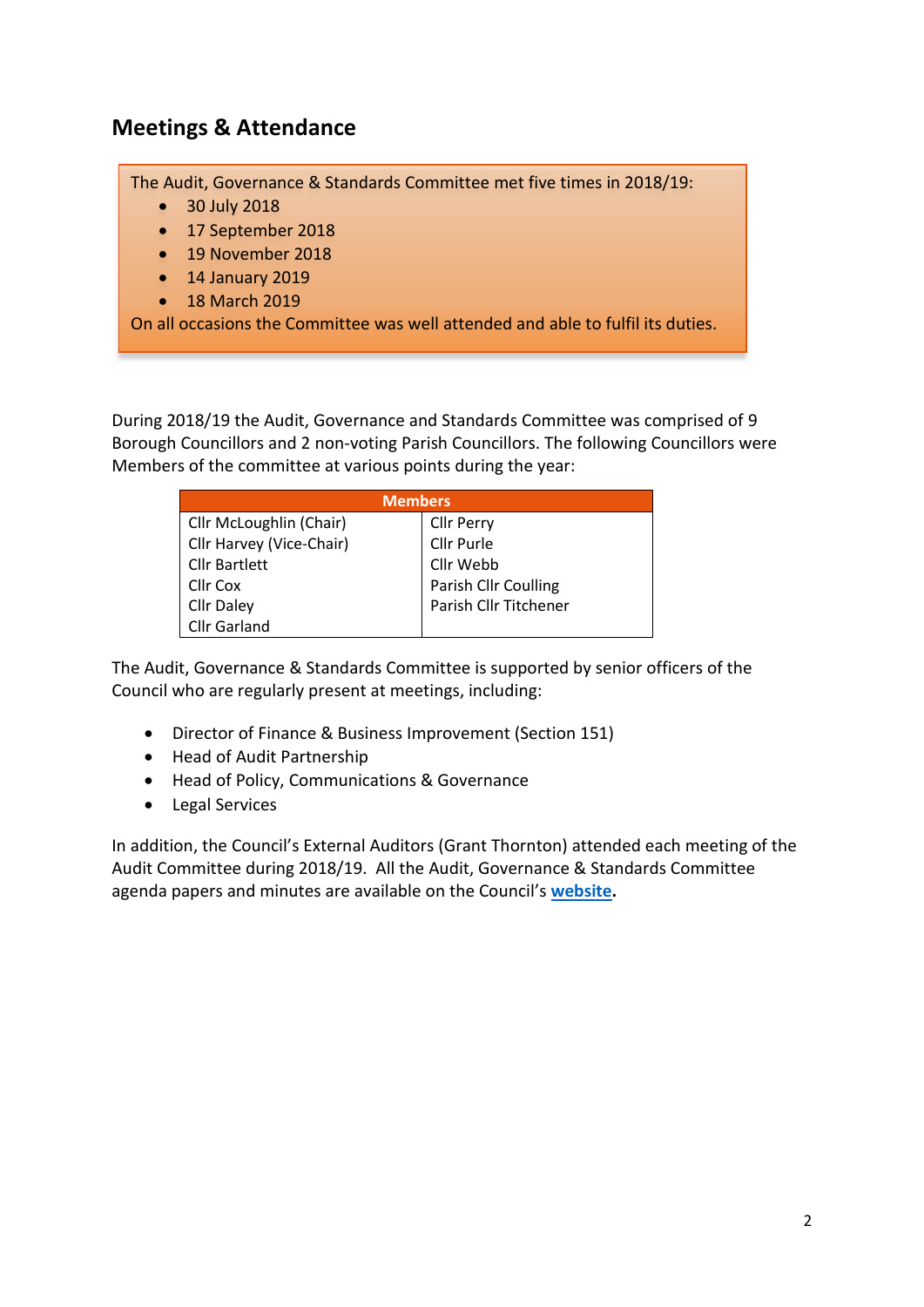### **Business**

During the year the Audit, Governance & Standards Committee has commented, examined and reviewed the following:

| <b>Audit Activity</b>                                                        |  |
|------------------------------------------------------------------------------|--|
| Annual Internal Audit Report & Opinion 2017/18                               |  |
| Interim Internal Audit and Assurance Report                                  |  |
| <b>Internal Audit Charter</b>                                                |  |
| Internal Audit & Assurance Plan 2019/20                                      |  |
| <b>External Audit (Grant Thornton)</b>                                       |  |
| <b>External Audit Progress Reports</b>                                       |  |
| <b>External Auditor's Annual Letter</b>                                      |  |
| External Auditor's Audit Plan 2018/19                                        |  |
| External Auditor's Fee Letter 2018/19                                        |  |
| Housing Benefit Grant Claim                                                  |  |
| <b>Finance</b>                                                               |  |
| Annual Accounts 2017/18                                                      |  |
| Budget Strategy - Risk Assessment Update                                     |  |
| <b>Changes to Financial and Contract Procedure Rules</b>                     |  |
| <b>Contract Management Update</b>                                            |  |
| Treasury Management Annual Review 2017/18                                    |  |
| Treasury Management Mid-Year Review 2018/19                                  |  |
| Treasury Management, Investment and Capital Strategies 2019/20               |  |
| Governance                                                                   |  |
| Annual Complaints Report 2017/18                                             |  |
| Annual Governance Statement 2017-2018                                        |  |
| Annual Governance Statement Update                                           |  |
| Annual Risk Management Report                                                |  |
| Audit, Governance and Standards Committee - Annual Report                    |  |
| CIPFA Position Statement on Audit Committees in Local Authorities and Police |  |
| Complaints received under the Member's Code of Conduct                       |  |
| Data Protection Act 2018 (GDPR) Progress to Compliance                       |  |
| Investigatory Powers Commissioner's Officer Inspection Report                |  |
| Maidstone Property Holdings Governance Arrangements                          |  |

The business outlined above has been fulfilled in accordance with the Committee's agreed Terms of Reference (detailed in Appendix I). Furthermore, the Committee has, where applicable to 2018/19, undertaken the functions outlined within the Terms.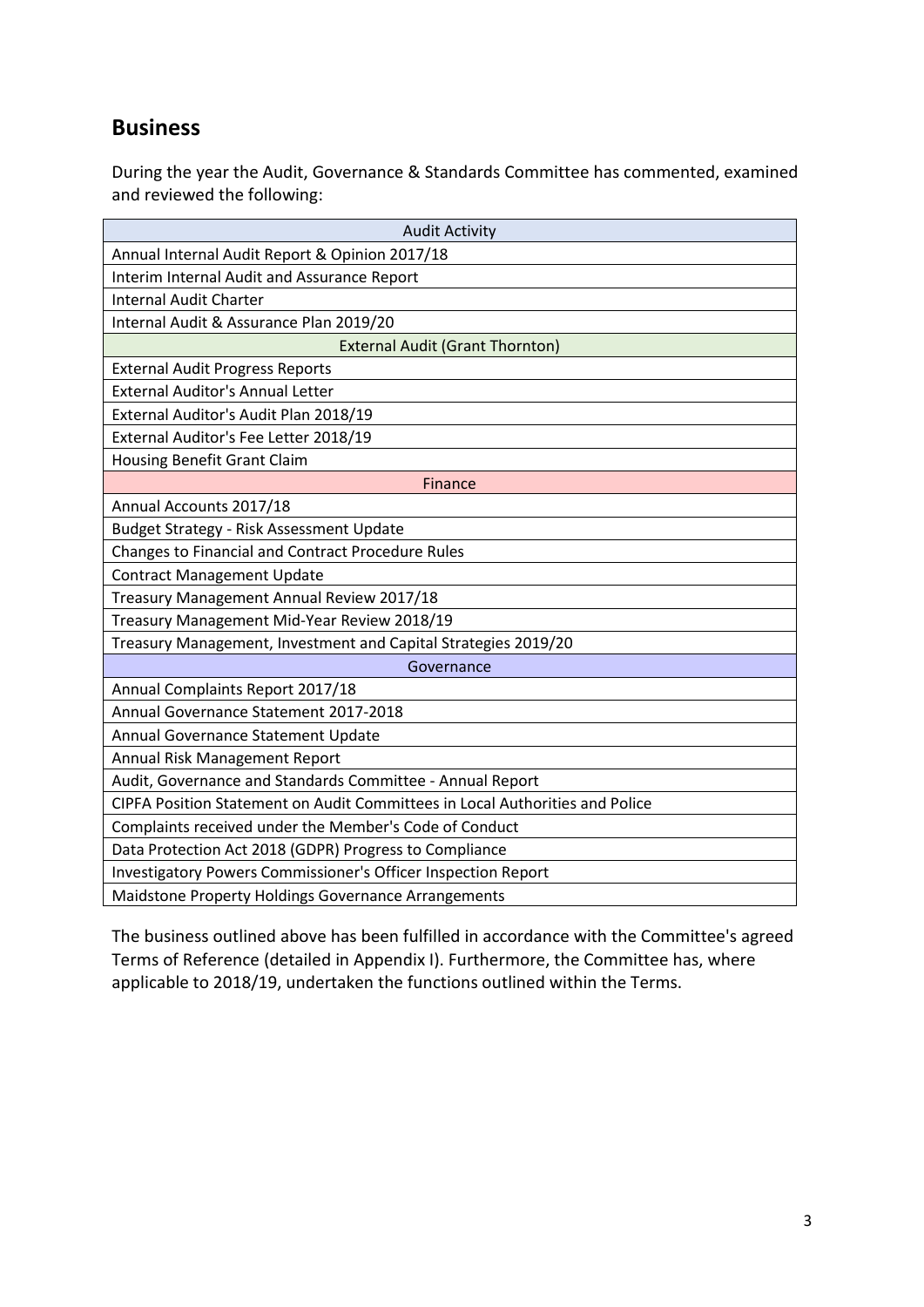# **Sources of Assurance**

In drawing a conclusion for the year, the Audit, Governance and Standards Committee gained assurance from the following sources:

#### **The Work of Internal Audit**

The Head of Audit Partnership issued an unqualified Head of Audit Opinion for 2017/18 which concluded that the Council was operating a sound system of internal control, governance and risk management.

Throughout the year the Committee has been kept up to date with delivery of the Internal Audit plan and the implementation of audit recommendations. It has also been kept aware of emerging risks and the risk management process.

The Internal Audit plan for 19/20 included a breakdown of internal audit assurance work for the coming year, and the Committee were given the opportunity to comment on the work of internal audit prior to endorsing the plan for delivery.

#### **The Work of External Audit (Grant Thornton)**

The external auditors report back to the Audit, Governance and Standards Committee providing regular updates on their programme of work. During the year, the External Auditors presented an unqualified value for money conclusion and an unqualified opinion on the financial statements.

The Committee has provided effective challenge to the External Auditors as appropriate and gained assurance from the reports and updates provided during the year.

#### **Finance & Governance Reports**

The Committee provided challenge prior to approving the statements of accounts and financial statements in July 2018.

The Committee receives updates on the Council's Treasury Management activity and has provided robust challenge and comment to the overall Strategy and performance of investments.

Assurance is obtained from the Annual Governance Statement which the Committee reviews and approves. The statement is produced following a review of the Council's governance arrangements and includes actions addressing any significant governance issues identified. The Committee receives updates on progress towards remedying these issues throughout the year.

Updates on the implementation of General Data Protection Regulation action plan, and progress towards achieving compliance with the new legislation.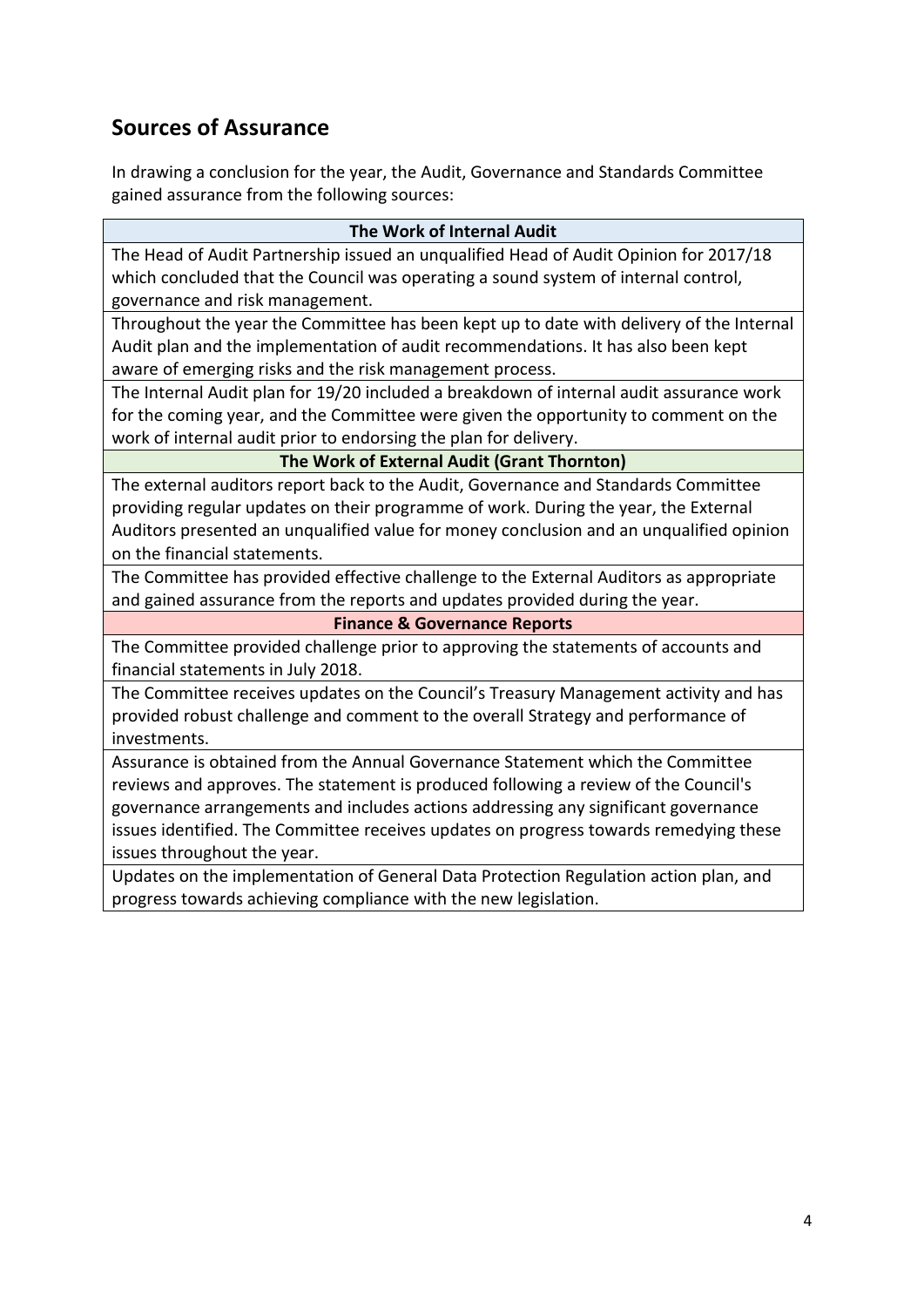# **Dealing with complaints about Council Members**

The Localism Act 2011 obliges Councils to have both a Code of Conduct and a procedure for dealing with allegations that a member has breached that Code of Conduct. The Act further provides that the District/Borough Council for the area is responsible for dealing with complaints against all the Parish and Town Councillors for its area as well as dealing with complaints against Borough Councillors.

Full Council, at its meeting on 5 July 2012, resolved to adopt the 'Kent Procedures' for dealing with Member Complaints. Under the procedures, authority is delegated to the Monitoring Officer to make an initial assessment of the complaint (in consultation with the Independent Person appointed under the provisions of the Localism Act 2011) and, if appropriate, the Monitoring Officer will seek to resolve the complaint informally. If it is decided the complaint should be investigated, then following that investigation a Sub-Committee of the Audit, Governance and Standards Committee will determine the complaint.

The Localism Act 2011 sets out the role of the Independent Person in any procedures designed for investigating allegations that a member has breached the Code of Conduct. The Independent Person's views must be sought and taken into account prior to a decision being made following an investigation into a complaint. The Independent Person's views may also be sought at other times during the process. The appointment of the Council's Independent Person, Ms Barbara Varney, was extended in July 2017, for 3 years, by the Democracy Committee.

During the year ending 31 March 2019, 17 new Member complaints were received. Six of the complaints related to Borough Councillors with the remaining complaints relating to parish councillors.

- 7 concluded there was no breach.
- 6 were resolved through informal resolution.
- 3 were not concluded due to lack of response from the complainant.
- 1 was rejected as failed one or more of the legal jurisdiction tests.

#### **Member Development**

As part of this annual report the Committee agrees a programme of development briefings. These are delivered prior to each Committee meeting, and the invitation is extended to all Members not just those on the Committee. For 2018/19 Members continued to show an interest to continually develop their knowledge and skills and as such the following sessions were delivered over the year:

- o Delivering an internal audit
- o Risk Management
- o Recharging
- o Role of the Audit Committee
- o Financial Statements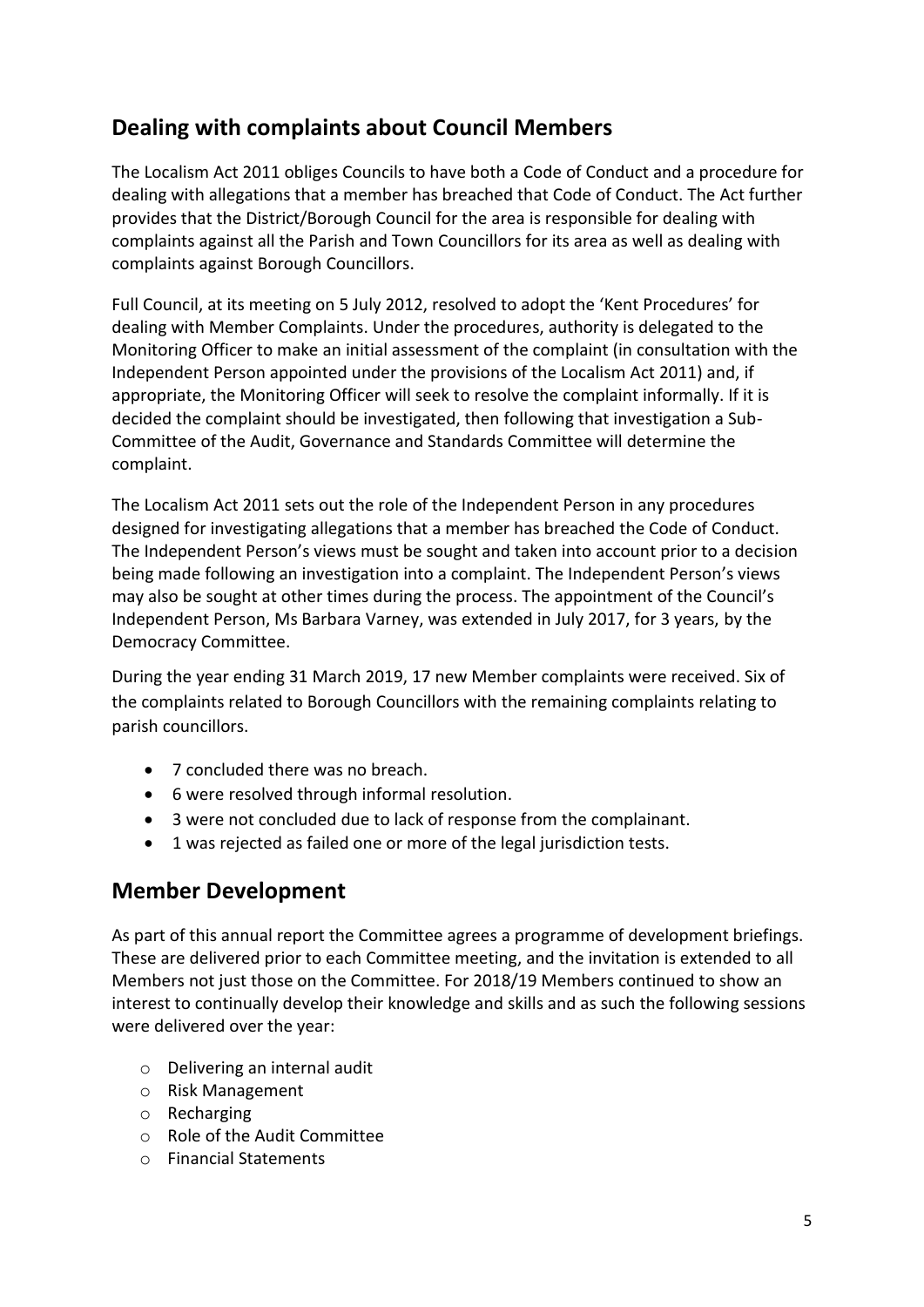# **Proposed Programme 2019/20**

The table below details a proposed programme of updates and briefings that could be delivered during 2019/20. Other areas could be added, including those of more specific local interest, or skills / knowledge development in line with CIPFA's recent position statement 2018 (see appendix II). Any of these development briefings can be added or adapted at the request of the Committee.

Member training remains a high priority and we are currently looking at alternative methods for presenting these sessions such as webcasting. The first briefing is to be on Member Standards and below are possible other topics for inclusion in the Member development program for 2019/20:

- o Assurance across the partnerships;
- o Role of internal and external audit;
- o Internal Audit Standards;
- o Assurance on value for money;
- o Treasury Management;
- o Reviewing the Annual Governance Statement.

#### **Conclusion**

The Audit, Governance & Standards Committee, in partnership with the Council's Internal and External Auditors, and with the support of Officers has provided robust and effective independent assurance to the Council on a wide range of risk, governance and internal control areas.

The Audit, Governance & Standards Committee can demonstrate that it has appropriately and effectively fulfilled its duties during 2018/19.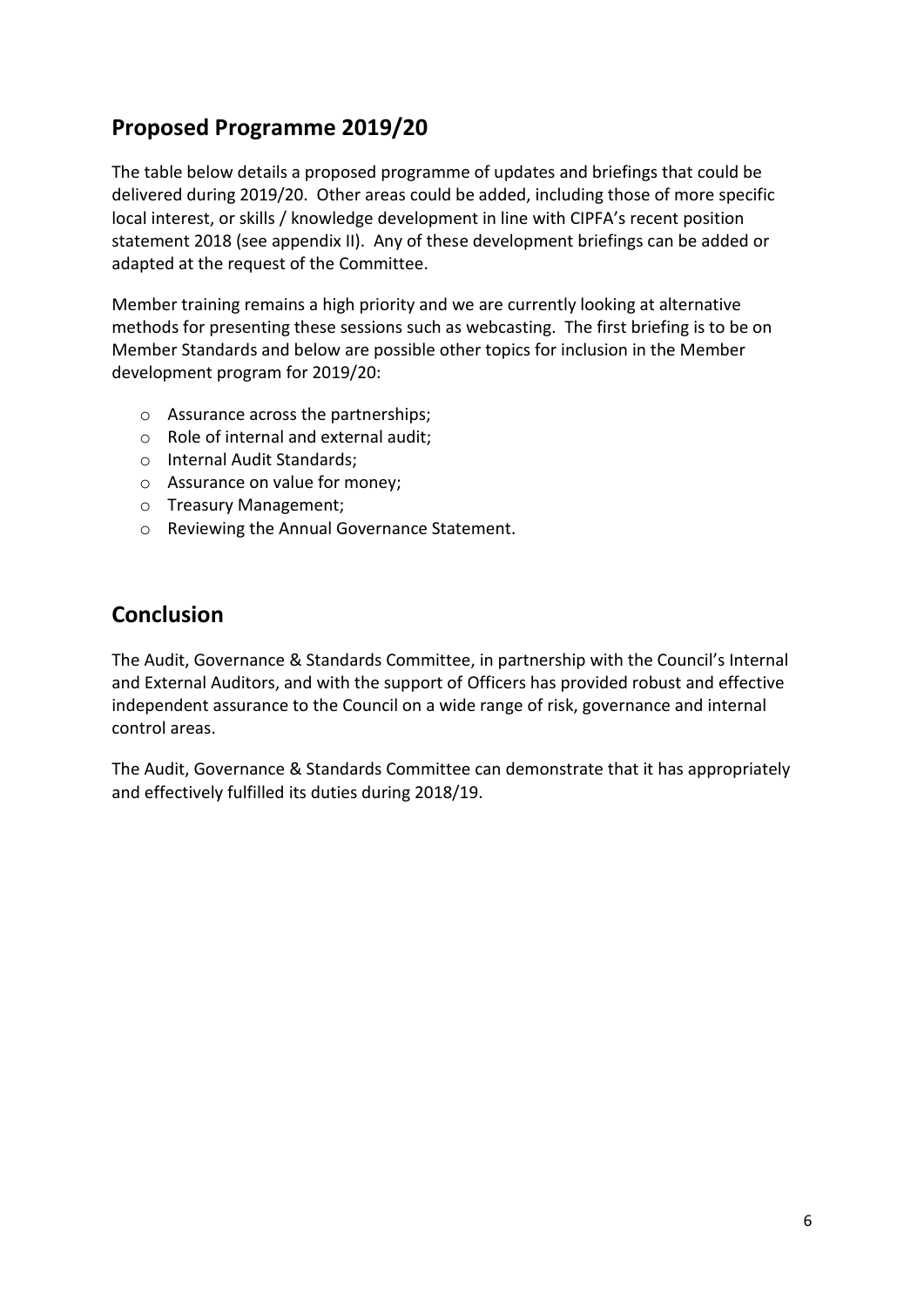#### Appendix I

# **Terms of Reference & Responsibilities**

#### **Audit Activity**

a) To consider the Head of Internal Audit Partnership's annual report and opinion, and a summary of Internal Audit activity (actual and proposed) and the level of assurance it can give over the Council's corporate governance arrangements.

b) To consider reports dealing with the management and performance of Internal Audit services, including consideration and endorsement of the Strategic Internal Audit Plan and any report on agreed recommendations not implemented within a reasonable timescale; and the Internal Audit Charter.

c) To consider the External Auditor's Annual Audit Letter, relevant reports, and any other report or recommendation to those charged with governance; and ensure that the Council has satisfactorily addressed all issues raised. To comment on the scope and depth of external audit work and to ensure it gives value for money.

d) To review and approve the annual statement of accounts. Specifically to consider whether appropriate accounting policies have been followed and whether there are concerns arising from the financial statements or from the audit that need to be brought to the attention of the Policy and Resources Committee or Council.

e) Consider and review the effectiveness of the Treasury Management Strategy, Investment Strategy, Medium Term Financial Strategy, Annual Report and Mid-Year review and make recommendations to the Policy and Resources Committee and Council. f) Recommend and monitor the effectiveness of the Council's Counter-Fraud and Corruption Strategy.

#### **Governance**

a) To maintain a financial overview of the operation of Council's Constitution in respect of contract procedure rules, financial regulations and codes of conduct and behaviour. b) In conjunction with Policy and Resources Committee to monitor the effective development and operation of risk management and corporate governance in the Council to ensure that strategically the risk management and corporate governance arrangements protect the Council.

c) To monitor Council policies on 'Raising Concerns at Work' (Whistleblowing') and the 'Anti-fraud and corruption' strategy.

d) To oversee the production of the authority's Annual Governance Statement and to agree its adoption.

e) The Council's arrangements for corporate governance and agreeing necessary actions to ensure compliance with best practice and high standards of ethics and probity. This Committee will receive the annual review of the Local Code of Corporate Governance and may make recommendations to Policy and Resources Committee for proposed amendments, as necessary.

f) To consider whether safeguards are in place to secure the Council's compliance with its own and other published standards and controls.